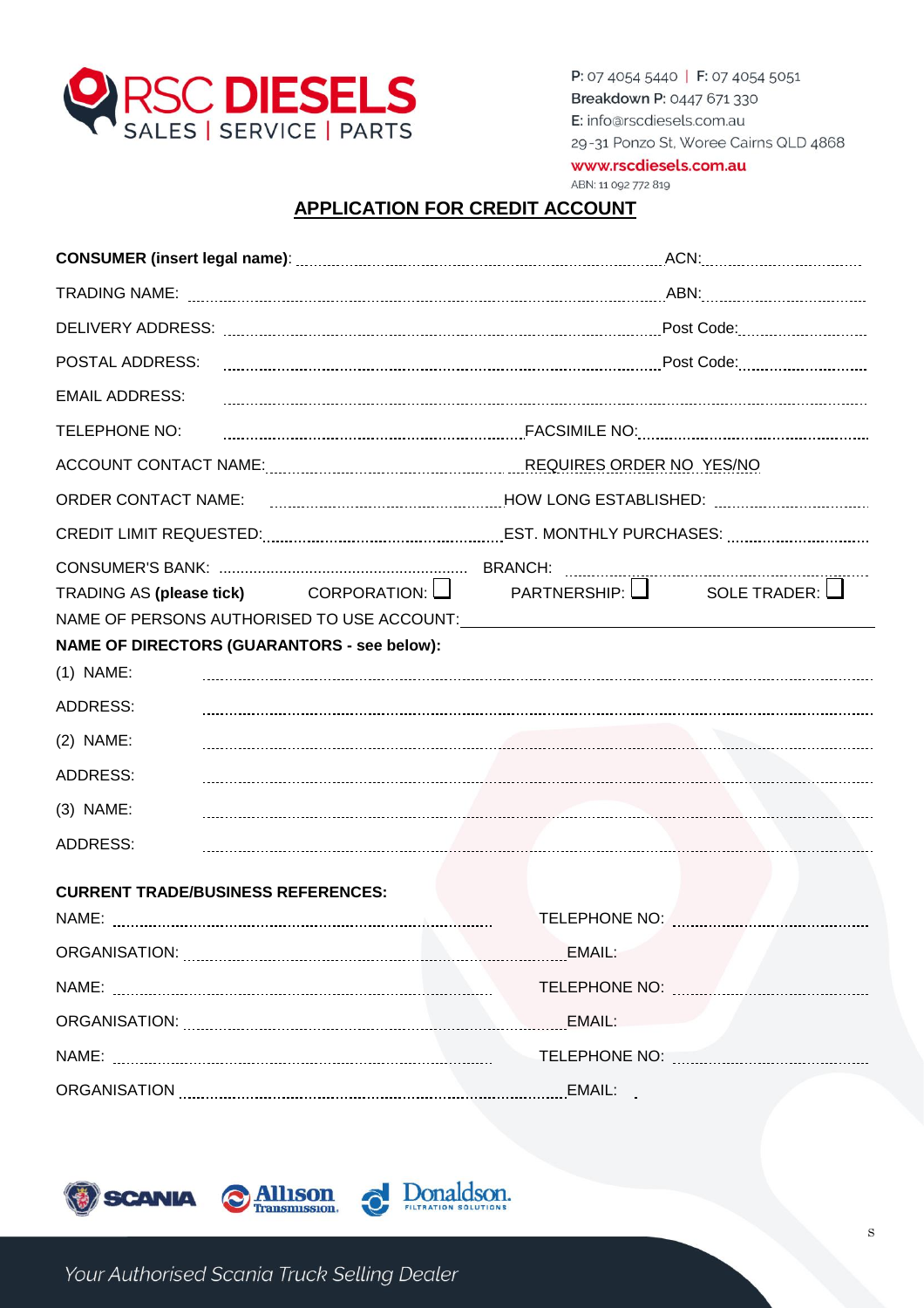

Witness ..................................................................

P: 07 4054 5440 | F: 07 4054 5051 Breakdown P: 0447 671 330 E: info@rscdiesels.com.au 29-31 Ponzo St, Woree Cairns QLD 4868 www.rscdiesels.com.au ABN: 11 092 772 819

### **APPLICATION**

The Consumer hereby applies for a credit account and agrees that it has read and understood the terms and conditions attached which will govern all dealings between the Consumer and the Supplier.

The Consumer declares and warrants that all information supplied is true, complete and accurate and any credit will be used wholly or predominantly for commercial, business and/or investment purposes and not for the Consumer's personal, domestic or household use or consumption.

## **GUARANTEE** (COMPLETE AND SIGN WHERE THE CONSUMER IS A CORPORATION)

I/We, the person(s) specified above, being Director(s) of the Consumer, in consideration of the Supplier accepting the Consumer's application for credit do hereby guarantee the payment of any monies payable to the Supplier by the Consumer and all obligations of the Consumer under the Credit Trading Terms Agreement attached. We hereby acknowledge that we have read and accept the Credit Trading Terms Agreement attached. We further hereby acknowledge and declare that this guarantee shall be a continuing guarantee and the Supplier shall be at liberty to regard each of us as principal debtors and shall not be required to take action against the Consumer before enforcing this guarantee. We also agree to indemnify the Supplier for any loss it may incur in providing credit to the Consumer in the event that any agreement between the Supplier and the Consumer is unenforceable. Where this Guarantee and Indemnity is given by more than one person it binds them jointly and severally.

| IN WITNESS WHEREOF the Guarantor(s) execute this Guarantee as a deed on the<br>-20<br>dav of |             |  |  |  |
|----------------------------------------------------------------------------------------------|-------------|--|--|--|
| Signed sealed and delivered by the Guarantor(s)                                              |             |  |  |  |
| in the presence of                                                                           | .Guarantor. |  |  |  |
|                                                                                              | .Guarantor. |  |  |  |

**PRIVACY ACT 1988 AUTHORITY** The Consumer, its proprietors/directors hereby authorise any person whom the Supplier contacts for a reference (including the Consumer's Bank) to disclose to the Supplier any information in their possession or control regarding the Consumer's accounts, trading history and personal information.

|                                    |         | POSITION:  |  |  |
|------------------------------------|---------|------------|--|--|
| (Print Name in Capitals)           |         |            |  |  |
| OFFICE USE ONLY                    |         |            |  |  |
| <b>Credit Application Approved</b> | Yes     | No.        |  |  |
|                                    |         |            |  |  |
| New Credit Limit                   |         | on<br>on   |  |  |
|                                    | Allison | Donaldson. |  |  |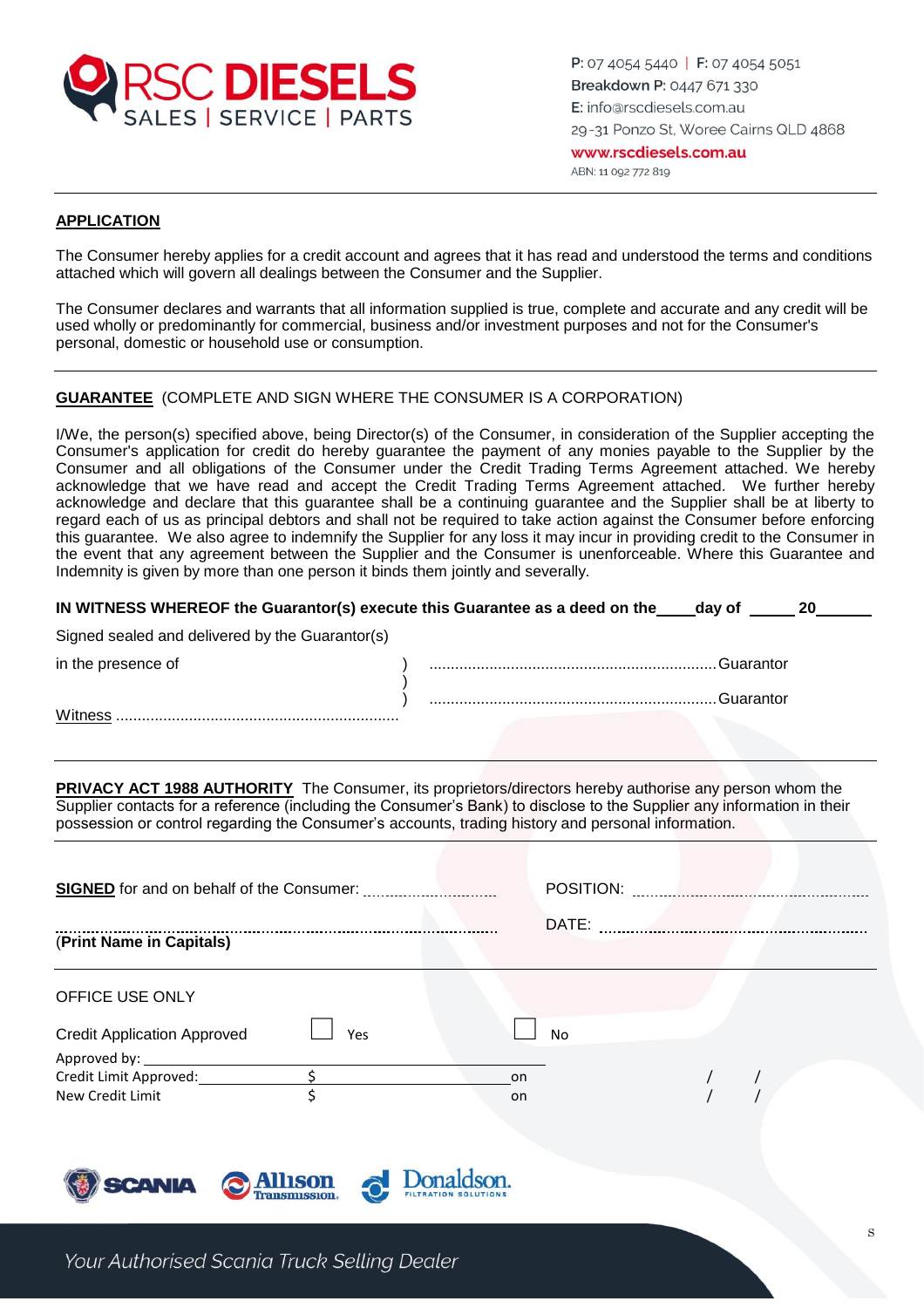

www.rscdiesels.com.au

ABN: 11 092 772 819

## **CREDIT TRADING TERMS AGREEMENT**

#### **RSC DIESEL PTY LTD (ABN 11 092 772 819) ("the Supplier")**

All dealings between the Supplier and the Consumer (including the sale of goods or the provision of services by the Supplier to the Consumer) are subject to this Agreement:

- 1. The Consumer warrants that it had the opportunity to read this Agreement and to seek its own independent advice (including legal advice) about the Agreement and further warrants that it enters into this Agreement with full understanding of its terms and after undertaking such negotiations about its terms as it desired. Without limiting any other method of acceptance, the placing of an order with the Supplier indicates the Consumer's acceptance of this Agreement. This Agreement applies notwithstanding the terms of any order placed by Consumer. This Agreement constitutes the entire agreement between the Supplier and the Consumer and all previous negotiations, warranties, undertakings and understandings are hereby superseded.
- 2. The Supplier reserves the right to accept, reject or accept on conditions (determined in the Supplier's absolute discretion) the Consumer's application for credit. In particular the Supplier reserves the right to set the Credit Limit (notwithstanding the credit limit applied for) and to change the Credit Limit from time to time, in the Supplier's absolute discretion.
- 3. If the Consumer requests the Supplier to supply goods and/or services to the Consumer, the Supplier may give the Consumer a written quote specifying the work proposed to be done in order to fulfil the Consumer's request and an Estimate for that work. The Supplier is not required to commence work until the quote has been accepted by the Consumer. Acceptance may be in writing (including email) and until it is accepted the quote does not give rise to a binding contract. Upon acceptance the Supplier will perform the work and the Consumer will pay for the work in accordance with the quote and this Agreement. If there is any discrepancy between the quote and this Agreement the terms of the quote prevail. Upon acceptance of the quote the Consumer may not cancel the work. Quotes remain valid for 30 days from the date they are given and may be withdrawn by the Supplier at any time by notice to the Consumer prior to acceptance. The Estimate in the quote is based on the cost of production at the time of the quote and is subject to amendment before or after acceptance of the quote according to the terms of this Agreement and the Supplier reserves the right to amend an Estimate at any time before the order is completed to take into account any rise or fall in the cost of performing the order. Notwithstanding that the Supplier has given a quote the Supplier reserves the right to accept or reject an acceptance of the quote by the Consumer in whole or in part for any reason.
- 4. Subject to this Agreement, all invoices must be paid in clear funds within 30 days of the date of invoice or within seven days of the termination of this Agreement (whichever comes earlier).
- 5. The Consumer must make all orders in writing and using the form (if any) required by the Supplier. All orders must include such information as the Supplier notifies the Consumer that the Supplier requires. The Supplier reserves the right to accept or reject any order in whole or in part for any reason, including the unavailability of any goods.
- 6. The Supplier may require the Consumer to pay a deposit of 10% of the total order price before accepting an order. The Consumer may not cancel an order unless the Supplier fails to dispatch the goods ordered or supply the services within a reasonable time. However the Consumer may not cancel an order if it is a special order or if the Supplier has given the Consumer written notice that the goods have been shipped to the Supplier by its supplier. The internal records of the Supplier are conclusive proof of the placement and terms of any order (except in case of demonstrated manifest error). Clerical errors are subject to correction and do not bind the Supplier.
- 7. The goods are at the Consumer's risk from the time the goods are collected on behalf of the Consumer, or from the time they are dispatched to the Consumer (if the goods are to be delivered to the Consumer).
- 8. Even though the goods are delivered to Consumer title does not pass to the Consumer but remains with the Supplier until payment for such goods has been received in full. The Consumer is granted a licence to dispose of goods supplied by the Supplier by retail sale in the normal course of the Consumer's business provided that the proceeds are deposited to a separate bank account and not mixed with other monies. Until the date of full payment the Consumer must store the goods so that they are clearly identified as the property of the Supplier. If the Consumer defaults in any of the terms of this Agreement then the Supplier has the right (without giving notice) to retake possession of the goods and the Consumer hereby authorises the Supplier or its representatives to enter into any of the Consumer's premises upon which the goods are housed or stored for the purpose of retaking possession and the Supplier will not be liable for any costs, loss, damages incurred or lost by the Consumer as a result directly or indirectly of the Supplier retaking possession and the goods. The goods of the settlement of the settlement of the goods.

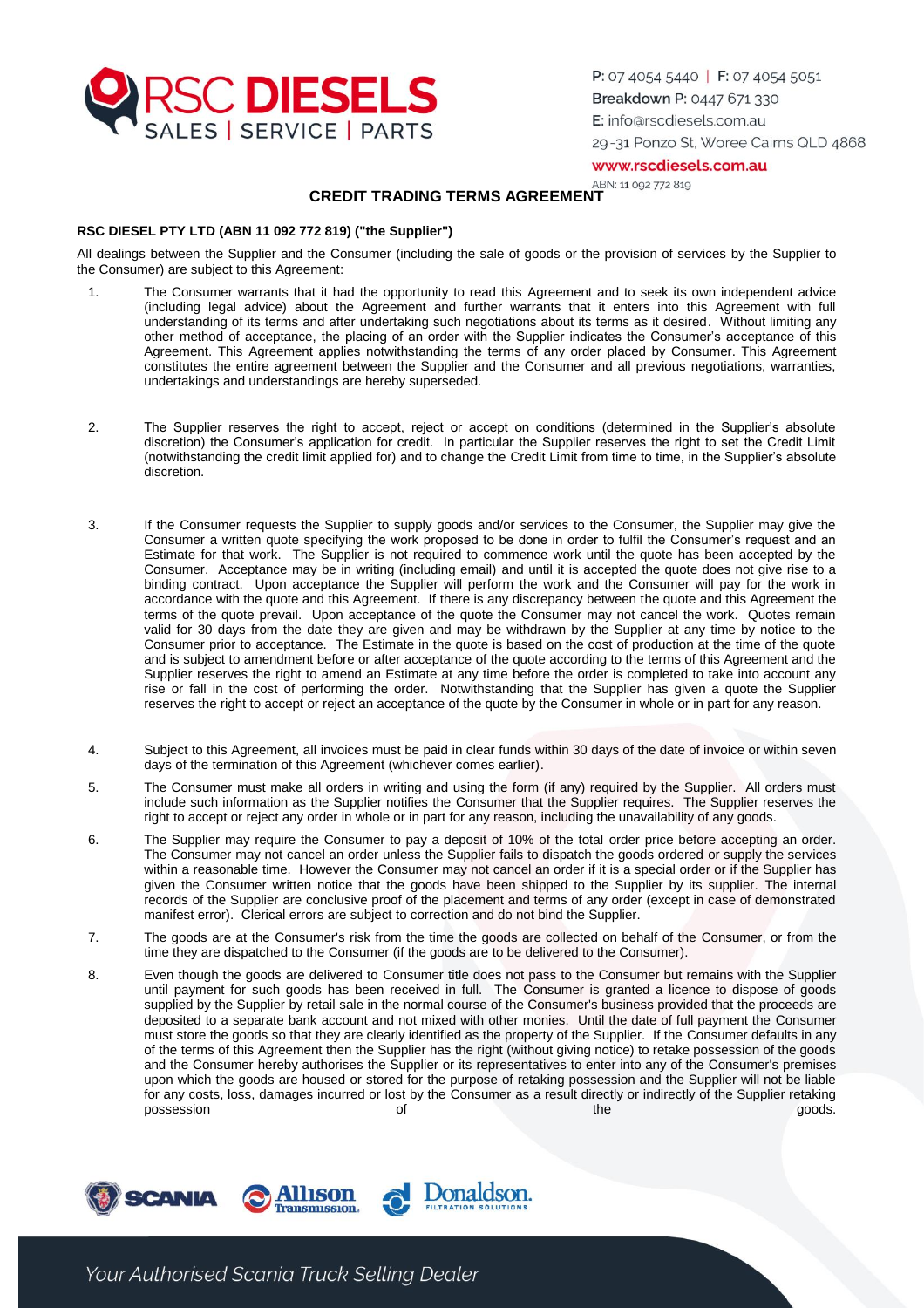

P: 07 4054 5440 | F: 07 4054 5051

Breakdown P: 0447 671 330

E: info@rscdiesels.com.au

29-31 Ponzo St, Woree Cairns QLD 4868

#### www.rscdiesels.com.au

ABN: 11 092 772 819

The Consumer is deemed to deal with the goods on a first in first out basis. The Consumer acknowledges and agrees that this clause constitutes the grant of a security interest by the Consumer in favour of the Supplier in relation to all goods supplied under this Agreement and that:

- (a) The Supplier may, in its discretion, register that security interest on the Personal Property Securities Register;
- (b) The Consumer will do all things (including signing relevant documents) as may be required to ensure registration of the security interest on the Personal Property Securities Register;
- (c) The Consumer will not object to the registration of the security interest on the Personal Property Securities Register;
- (d) For the purposes of registration, the parties agree that the security interest under this Agreement constitutes a financial statement where the duration is seven years or less;
- (e) This Agreement provides for an ongoing supply arrangement whereby it is anticipated that the Supplier will make repeated supplies of property to the Consumer;
- (f) The Consumer waives the right to receive notice of a verification statement in relation to any registration of security interest on the Personal Property Securities Register;
- (g) If chapter 4 of the *Personal Property Securities Act 2009 (Cth)* ("PPSA") would otherwise apply to the enforcement of a security interest arising in connection with this clause, the Consumer agrees the following provisions of the PPSA will not apply to the enforcement of this Agreement: Section 95, to the extent that it requires the Supplier to give notice to the Consumer, Section 96, Section 121(4), Section 125, Section 130, to the extent that it requires the Supplier to give a notice to the Consumer, Section 132(3)(d), Section 132(4), Section 135, Section 142 and Section 143.
- 9. The Consumer will be in default of this Agreement if: the Consumer fails to make payments when due or otherwise fails to comply with this Agreement, if (in the Supplier's reasonable opinion) there is a material adverse change in the Consumer's financial position, the Consumer becomes bankrupt or commits an act of bankruptcy or enters into a scheme or arrangement or composition with the Consumer's creditors or, being a Corporation if an administrator, liquidator, receiver or receiver and manager is appointed or if the Consumer becomes incapable of managing its own affairs. Upon default, the Supplier may in its discretion:
	- (a) declare that all amounts owing to the Supplier are immediately due and payable, whereupon such amount must be paid by the Consumer on demand;
	- (b) if the default includes failure to pay money owed to the Supplier, the Supplier may charge interest on the amount of the invoice from the due date for payment until the date payment is made at the rate calculated as the aggregate of the rate charged by the Supplier's principal bankers on unsecured overdrafts of \$50,000.00 or less plus 2% per annum compounded annually;
	- (c) withhold or suspend delivery of any further goods or provision of further services to the Consumer;
	- (d) withdraw or suspend the credit facilities provided to the Consumer.
- 10. The Supplier may withhold or suspend delivery of further goods or provision of further services if the amount owing to the Supplier by the Consumer exceeds (or on fulfilment of the proposed order will exceed) the Credit Limit.
- 11. If the Consumer has not placed an order during any twelve month period then the Supplier is not obliged to extend credit and may withdraw the credit facility.
- 12. Notwithstanding approval of credit facilities the Supplier is entitled to require payment for some goods and/or services upon invoice, in the Supplier's discretion, including sales of exchange engines, transmissions, final drives and overhauls.
- 13. Payments by credit card incur additional 1.5% transaction fee.
- 14. The Consumer must pay the Supplier's legal costs (on an indemnity basis) of enforcing any of the Supplier's rights under this Agreement. The Consumer must also pay fees and expenses payable to any debt collection agency engaged by the Supplier to obtain or attempt to obtain payment of amounts due by the Consumer. The Consumer acknowledges that those expenses may be calculated on a commission basis. Amounts received by the Supplier may be applied first against legal costs and debt collection agency costs, then to interest and then to payment of the overdue invoices. The Consumer agrees to indemnify and keep indemnified the Supplier against any loss, claim or expense (including legal costs on indemnity basis) relating to any breach of this Agreement by the Consumer.

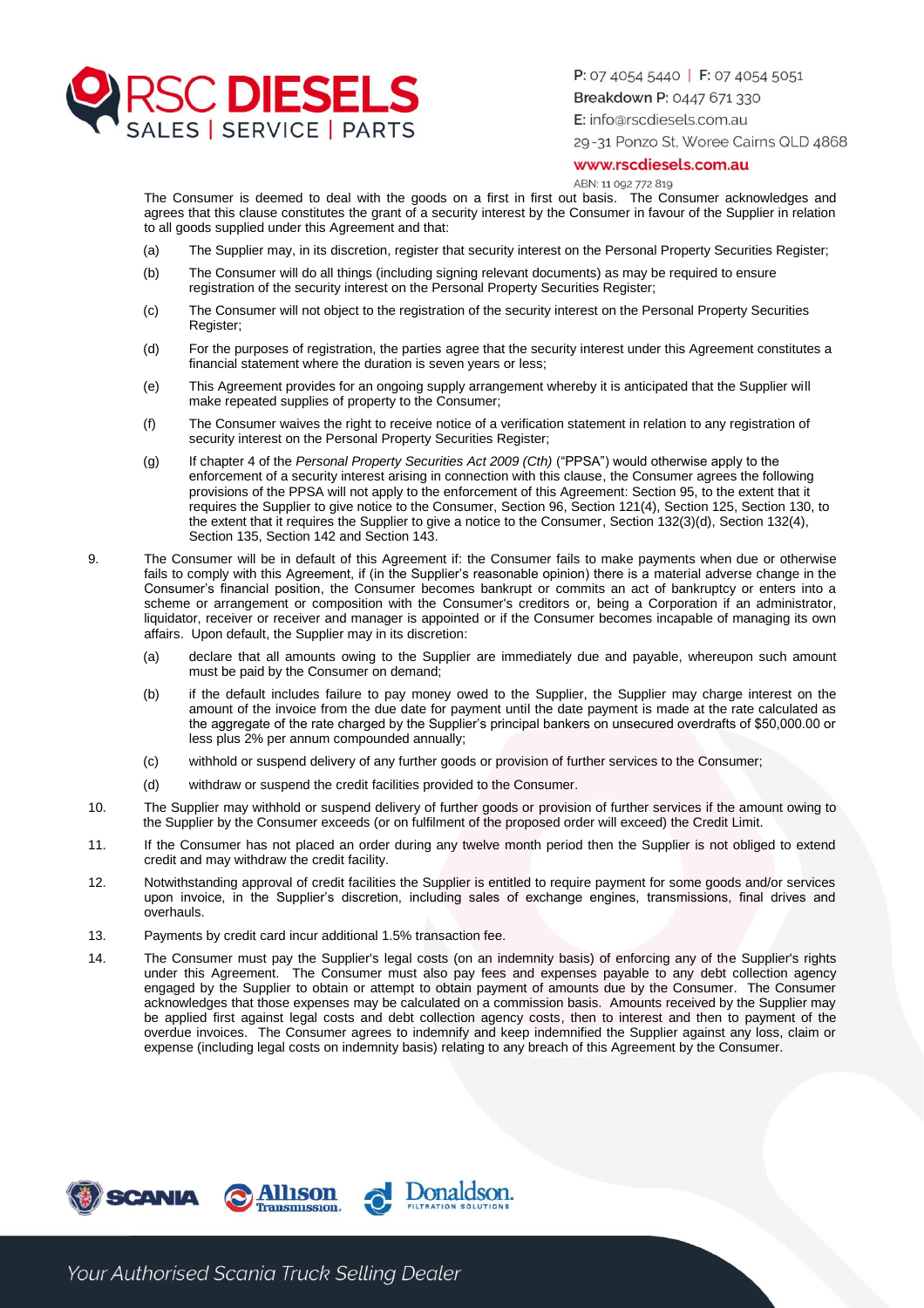

#### www.rscdiesels.com.au

ABN: 11 092 772 819

- 15. The Supplier will notify the Consumer when goods ordered and/or completed words are ready for collection. The Consumer must pay the Supplier's holding costs if the goods and/or works are not collected within seven days of such notification.
- 16. The Supplier will arrange delivery of the goods to an address nominated by the Consumer if the Consumer so requests however the Consumer is responsible for any freight, transportation, insurance, packing, storage and handling charges. The Supplier reserves the right to require the Consumer to use the Consumer's freight account or own freight supplier to deliver the goods. The Supplier makes no warranty as to time or delivery and is not responsible for delays in delivery or failure to deliver due to causes beyond the Supplier's control. The Supplier may part deliver an order. The Consumer must:
	- (a) provide a delivery address at the time of placing the order;
	- (b) ensure that the delivery address provides for safe and unobstructed access via properly formed roadway;
	- (c) be present at the time of delivery (failing which the Supplier may unload the goods, without responsibility for any claims, damages, expenses or costs resulting or arising therefrom); and
	- (d) pay the Seller's costs of delivery and return fee if the Goods cannot be delivered for whatever reason.
- 17. The Consumer is deemed to have inspected and accepted the goods as being in satisfactory condition and in conformity with the description of the goods upon collection of the goods on behalf of the Consumer, or in the case of delivery, upon the expiration of 48 hours from the time of delivery unless during that period the Supplier receives notice from the Consumer as to delivery of faulty goods or incorrect goods.
- 18. All property of the Consumer left with the Supplier remains at the risk of the Consumer and the Consumer releases the Supplier from any action or demand due to any damage or loss, (including consequential loss) while the property of the Consumer is with the Supplier or under the Supplier's care, custody or control.
- 19. If the Australian Consumer Law applies to this Agreement then the goods and services come with guarantees that cannot be excluded under the Australian Consumer Law. The customer is entitled to a replacement or refund for a major failure and for compensation for any other reasonably foreseeable loss or damage. The Consumer is also entitled to have the goods repaired or replaced if the goods fail to be of acceptable quality and the failure does not amount to a major failure. Where it is lawful to do so the Supplier limits its liability for failure to comply with a consumer guarantee to one or more of the following:
	- (a) in the case of goods:
		- (i) the replacement of the goods or the supply if equivalent goods;
		- (ii) the repair of the goods;
		- (iii) the payment of the cost of replacing the goods or of acquiring equivalent goods; or
		- (iv) the payment of the cost of having the goods repaired;
	- (b) in the case of services:
		- (i) the supplying of the services again; or
		- (ii) the payment of the cost of having the services supplied again.

If the Australian Consumer Law does not apply to this Agreement then except for any terms, conditions or warranties implied by law which are not capable of exclusion, or as otherwise expressly provided in this Agreement, all conditions, warranties, terms, undertakings, duties and obligations expressed or implied by law in any way relating to goods or services (including as to merchantability, fitness or otherwise) are hereby excluded and the Supplier shall not be liable in contract, tort, negligence, breach of statutory duty or otherwise in respect of any loss or damage claimed for demands of any nature arising directly or indirectly out of provision of goods or the supply or services by the Supplier.

- 20. Further to clause 19, for goods and services provided in relation to any commercially operated watercraft (being any vessel, craft or thing (other than a hovercraft or submersible, fixed pontoons, berths or jetties) designed to float on or in or travel on or through water) then except for any terms, conditions or warranties implied by law which are not capable of exclusion, the Supplier's liability for loss or damage whatsoever and howsoever caused is excluded.
- 21. The Consumer warrants that as at the date of submitting the credit application and on the date of placing each order that the Consumer is able to pay its debts as and when they fall due.
- 22. This Agreement is governed by and constructed under the laws of Queensland, Australia. Any legal action in relation to this Agreement may be commenced in Cairns, Queensland, Australia.